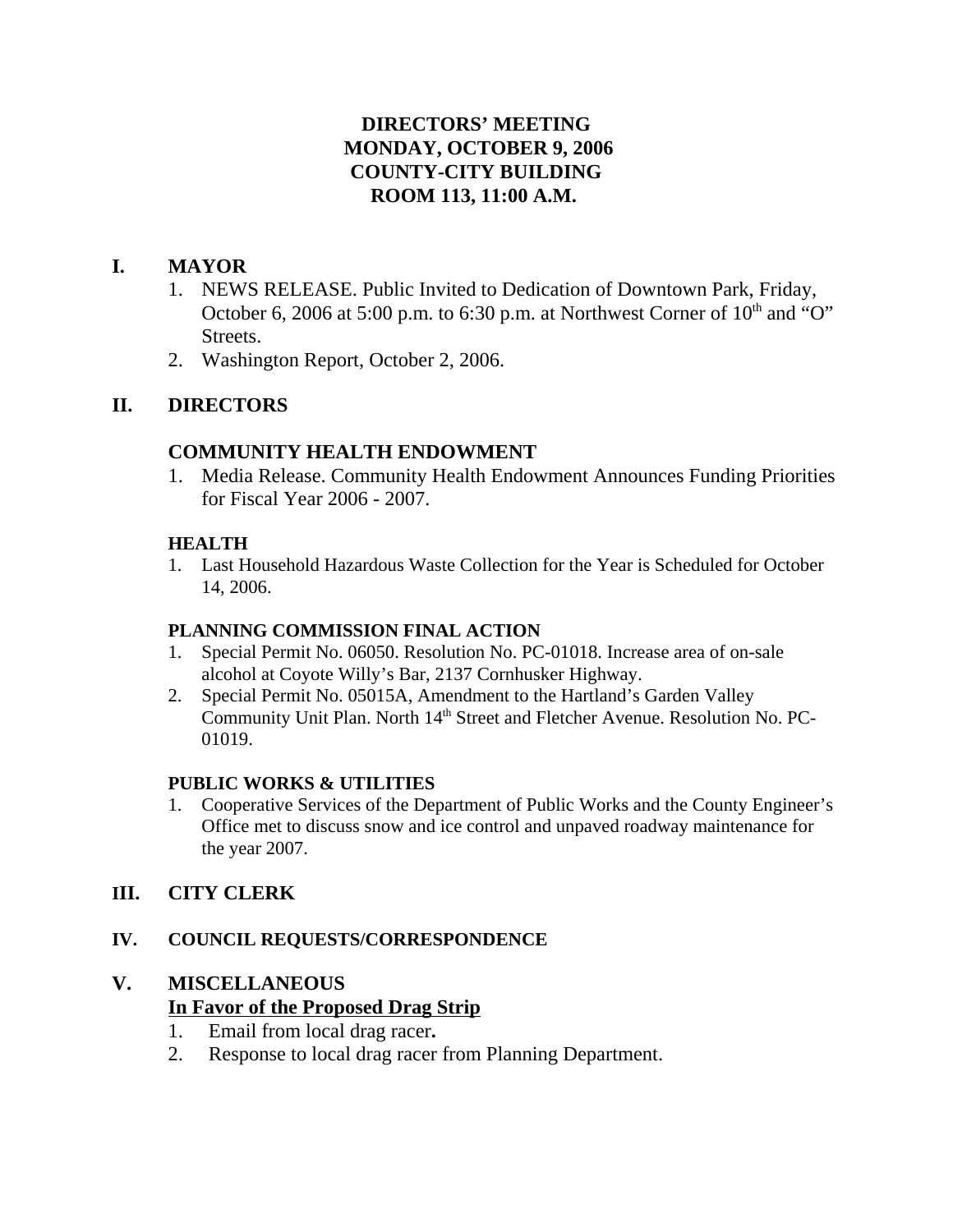- 3. Email from Mitch Misek.
- 4. Email from John Schlumberger.
- 5. Email from Todd Moore.
- 6. Email from Rick Featherstone.

### **Opposition to Proposal to Change Current City Policy on Group Homes**

- 1. Email from Dan Schlitt (Email delivered to Council on 10/02/06)
- 2. Email from Margaret Washburn. (Email delivered to Council on 10/02/06)
- 3. Email from Josh Sovereign. (Email delivered to Council on 10/02/06)
- 4. Email from William J. Wood. (Email delivered to Council on 10/02/06)
- 5. Email from Ginny Wright. (Email delivered to Council on 10/02/06)
- 6. Email from Mary Kay Kreikemeier.
- 7. Email from Nancy Carlson.

### **Other Miscellaneous Correspondence Received**

- 1. Email from Bruce Bostelman re: Recycling of aluminum cans. (Email delivered to Council on 10/02/06)
- 2. Email from Ginny Wright re: Support proposed zoning changes in the Witherbee,  $40<sup>th</sup>$  and "A" neighborhood. (Email delivered to Council on 10/02/06)
- 3. Email from Faith A. White re: No Keno funds for pflag.
- 4. Letter from Downtown Lincoln Association re: LB 464 changing time offenders held for detox to 72 hours. (Copy of letter delivered to Council on 10/04/06)
- 5. Email with attachment from Wendy L. O'Connor re: Keno dollars not be provided to PFLAG.
- 6. Email from Jodi Delozier re: Support smoking ban in Lincoln.

# **VI. ADJOURNMENT**

da100906/mm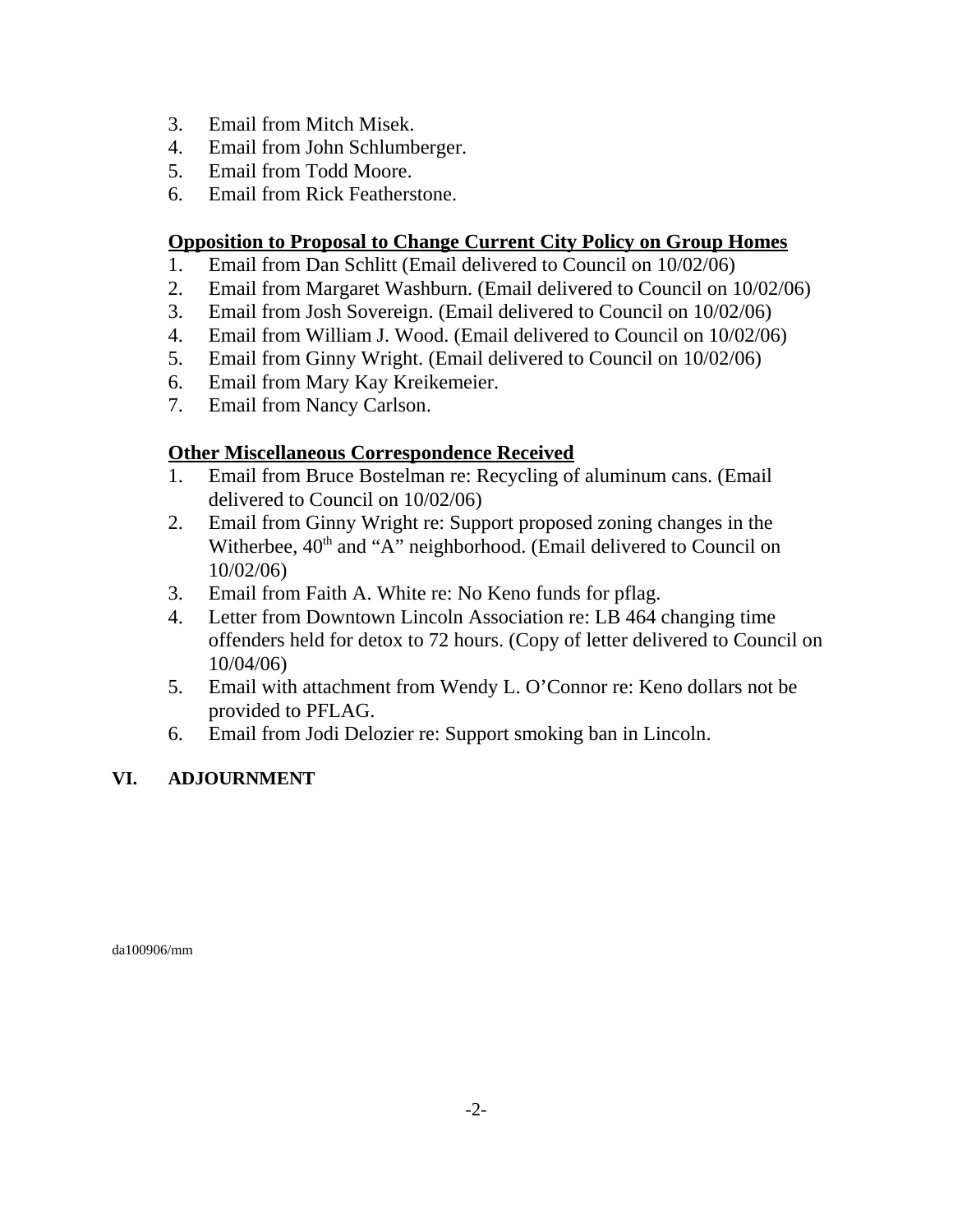# **DIRECTORS' MEETING MINUTES MONDAY, OCTOBER 9, 2006 COUNTY/CITY BUILDING CONFERENCE ROOM 113**

**Council Members Present:** Patte Newman, Chair**;** Dan Marvin, Vice-Chair; Ken Svoboda, Robin Eschliman, Jon Camp, Annette McRoy, Jonathan Cook

**Others Present:** Mayor Coleen Seng, Mark Bowen, Ann Harrell, Lin Quenzer, Darl Naumann, Rick Hoppe, Mayor's Office; City Clerk Joan Ross; Dana Roper, City Attorney; Directors and Department Heads; Tammy Grammer, City Council Staff; Deena Winter, Lincoln Journal Star Representative; and Coby Mach, LIBA

### **I. MAYOR**

Mayor Coleen Seng stated we had so many events going on in the City this weekend and some Council members attended some of the events. I think three Council members attended the Government Square dedication on Friday (Oct.  $6<sup>th</sup>$ ), the fountain portion of Government Square was given by the Ackley daughters as a gift to the Ackley's. This is a replica of historic because in that area, so if you have not been over there please try to get over there and take a look. Ms. McRoy noted the area is wireless.

On Saturday, the "Heats On" project the Steamfitters union have been doing for the last 8 years here in the City and longer in Omaha. The program consists of servicing heating and air conditioning equipment for underprivileged and elderly residents who reside in the Lincoln area. This is a voluntary effort and their companies provide the trucks, it's a very nice event each year and has progressed a great deal. Some Council members attended this event.

The Stories Of Home the Lincoln Arts Council has been working on for this last year has progressed into another phase and they're working on to keep that going to gather more stories.

They did a very fine opening at the Hispanic Center and the Asian Center on Friday evening. There was a very huge Hispanic festival on Saturday at Antelope Park and the Auld Recreation Center was completely filled with educational material on each of the countries that center represents. I will be interested to know when they get finished up how many thousands of people attended.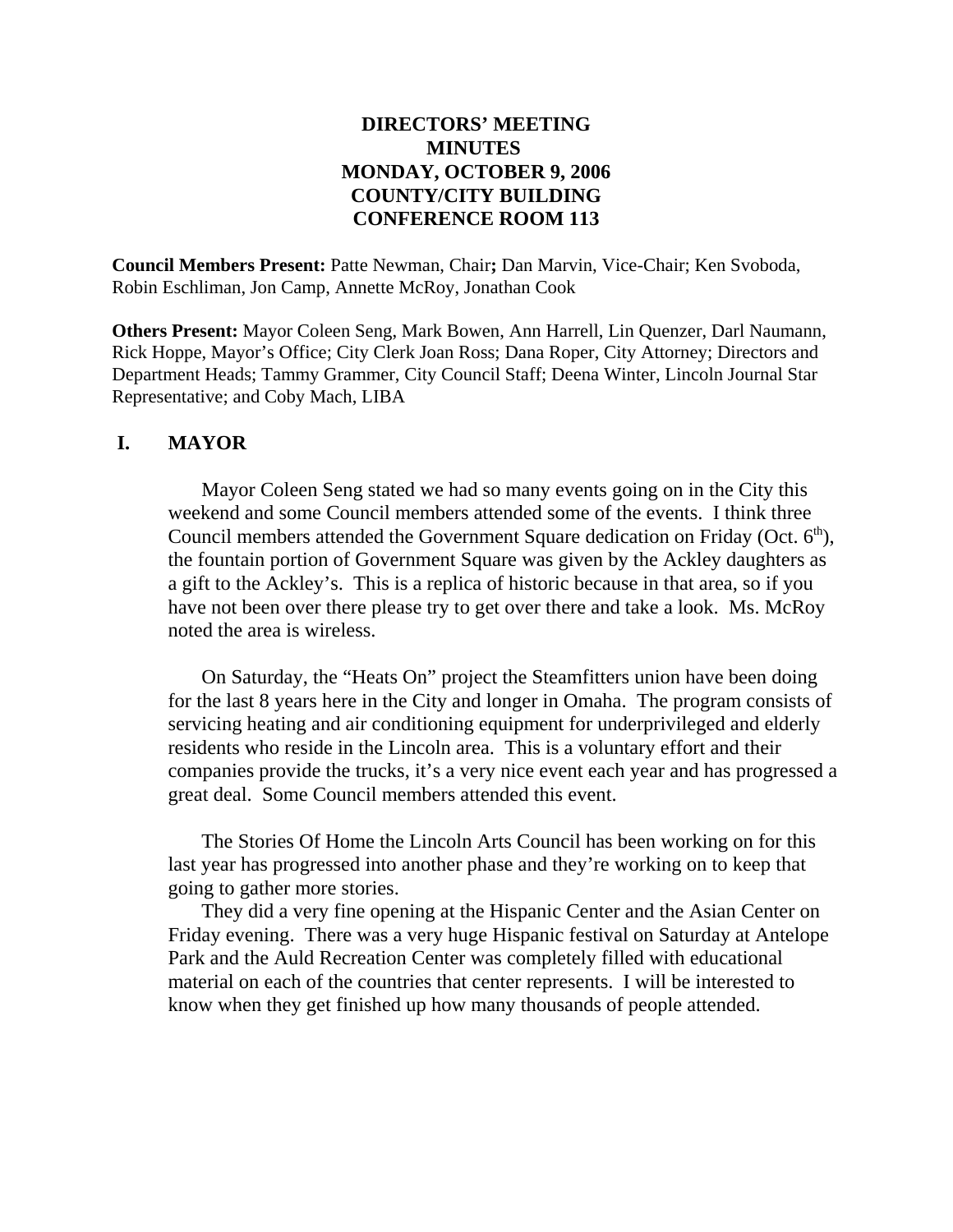Good Year is on strike, and the folks are out at the gates doing 24 hours two hours every time and they have eight people out at a time.

This afternoon the groundbreaking will be for the Holocaust Memorial at Wyuka. It has been quite a long effort that they have been raising money for this particular memorial.

On Friday, I'm going to be in Hastings because they have asked for us to come share some information on the cool cities and the League of Women Voters are doing their arrangements out there. But, Hastings, Kearney, Grand Island, and North Platte I believe will all be involved.

She just wondered if Council had made some decisions about next Monday regarding the Realtors luncheon at 11:30 a.m. which is listed on their "Noon" Agenda under 'Meetings/Invitations'. Are you going to try to be finished, so you can attend the luncheon. Mr. Marvin commented I didn't see how we can make it out there. Mr. Camp stated I was going to bring it up at our "Noon Meeting" today. Mayor Seng stated okay.

Mayor Seng called on Directors. Nicole Fleck-Tooze (Public Works & Utilities) stated just wanted to share with Council, if you remember when we brought forward the updated floodprone area maps earlier this year there was some direction on your part that we do an education program with the Realtors Association. We visited with Doug Rotthaus and the Association and their guidance was that the best most effective education would be if we could provide continuing education credits and certified and do a class that way and that we get the best attendance shortly before that recertification was due. So, we do have a class coming up on Wednesday, October  $25<sup>th</sup>$  sponsored by us and the Realtors Association at Southeast Community College and the title is Understanding Floodplain and Floodprone Areas in Lincoln, Nebraska.

Karl Fredrickson (Public Works & Utilities Director) stated in case you see or get a call on it, there is some guard rail along Capitol Parkway on the south side between the right-of-way and Antelope Creek and our judgement does not serve a purpose for any road side design standards. It's in disrepair and so we are going to be removing that guard rail but we're not putting anything back up again.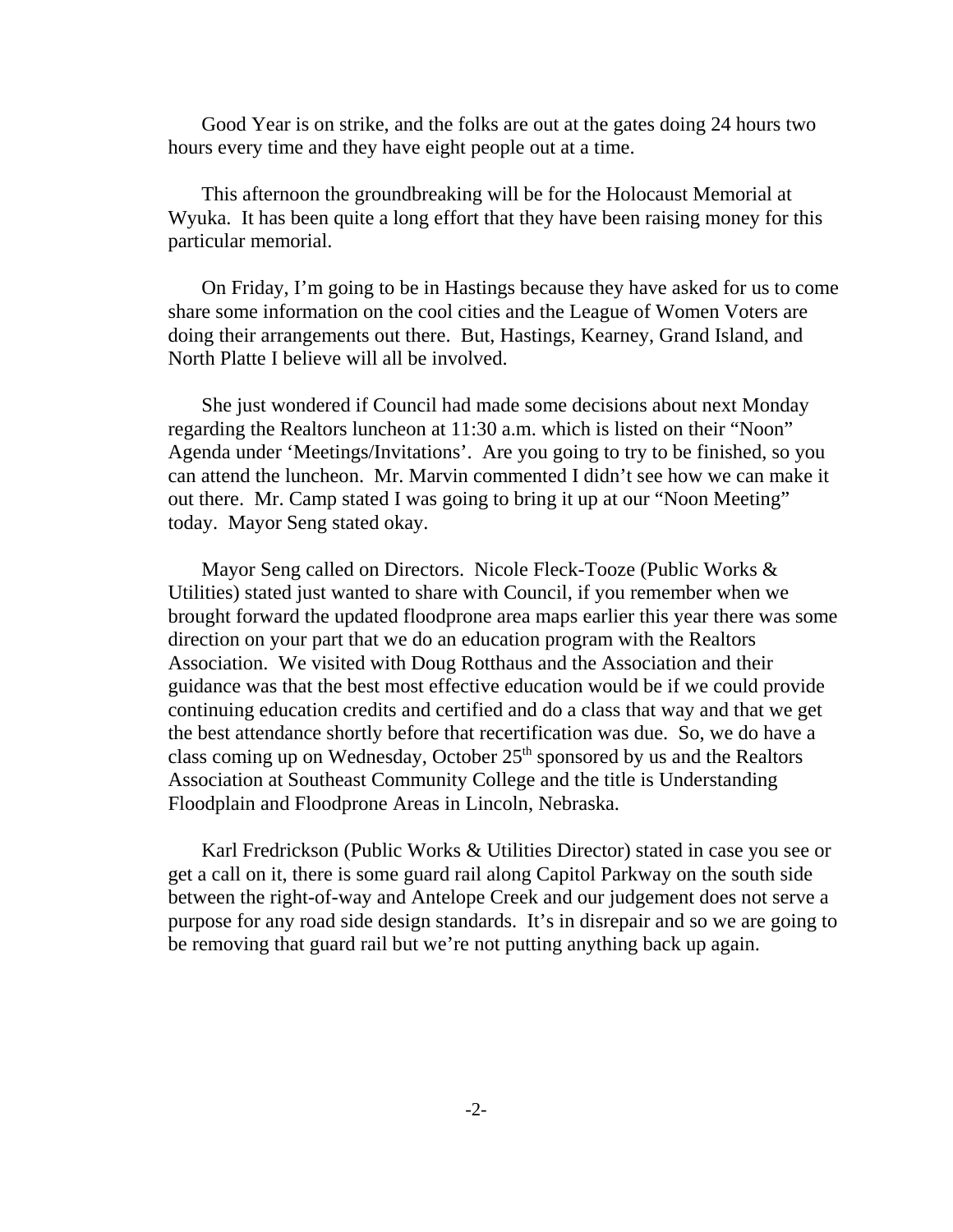Mr. Fredrickson stated as an FYI regarding Pioneers Blvd-70th to 84<sup>th</sup> Street in case you get calls about a change. We looked at the bids, the contractor has proposed a different way to get the drainage and the bike trail crossing underneath a bridge over there that can reduce the cost. They're going from a bridge to a box culvert and based upon what they're willing to do would reduce our cost about \$150,000.

 *[Mayor Seng handed out a Veto Message to Council-RE: Bill No. 06R–190, A Consent Decree between Developmental Services of Nebraska and the City of Lincoln to resolve a lawsuit in the U.S. District Court in connection with the operation of housing.]* Mayor Seng stated since Councils action last Monday on the proposed DSN settlement, I spent the week reviewing your discussions and then I met with City Law Department. I've come to the conclusion that I agree with the comments from the Council members who said that we need to do the right thing and those comments were made both by those who support it as well as those who opposed the Resolution. So, I believe the right thing is to stand by our ordinances in spacing requirements, the City of Lincoln has consistently enforced the spacing ordinances requirements. She read her veto message. *[See Attachment 'A']*

Ms. Newman commented to Mayor Seng how was your trip to Kansas City with CLC. Mayor Seng replied very good and you know how great you are back here when you go some where. I spent quite a bit of time in a middle school and I have a lot of appreciation for what Lincoln Public Schools does with their buildings after seeing that. We went through very heavy detector system as we went in the building, almost everyone had to take their shoes off and so we are really pleased with ourselves after we went down there. I think there were 48 people on the bus and noted you will be hearing more about this a long the way.

- 1. NEWS RELEASE RE: Public Invited to Dedication of Downtown Park, Friday, October 6, 2006 at 5:00 p.m. to 6:30 p.m. at Northwest Corner of  $10<sup>th</sup>$ and "O" Streets. — NO COMMENTS
- 2. Washington Report, October 2, 2006. NO COMMENTS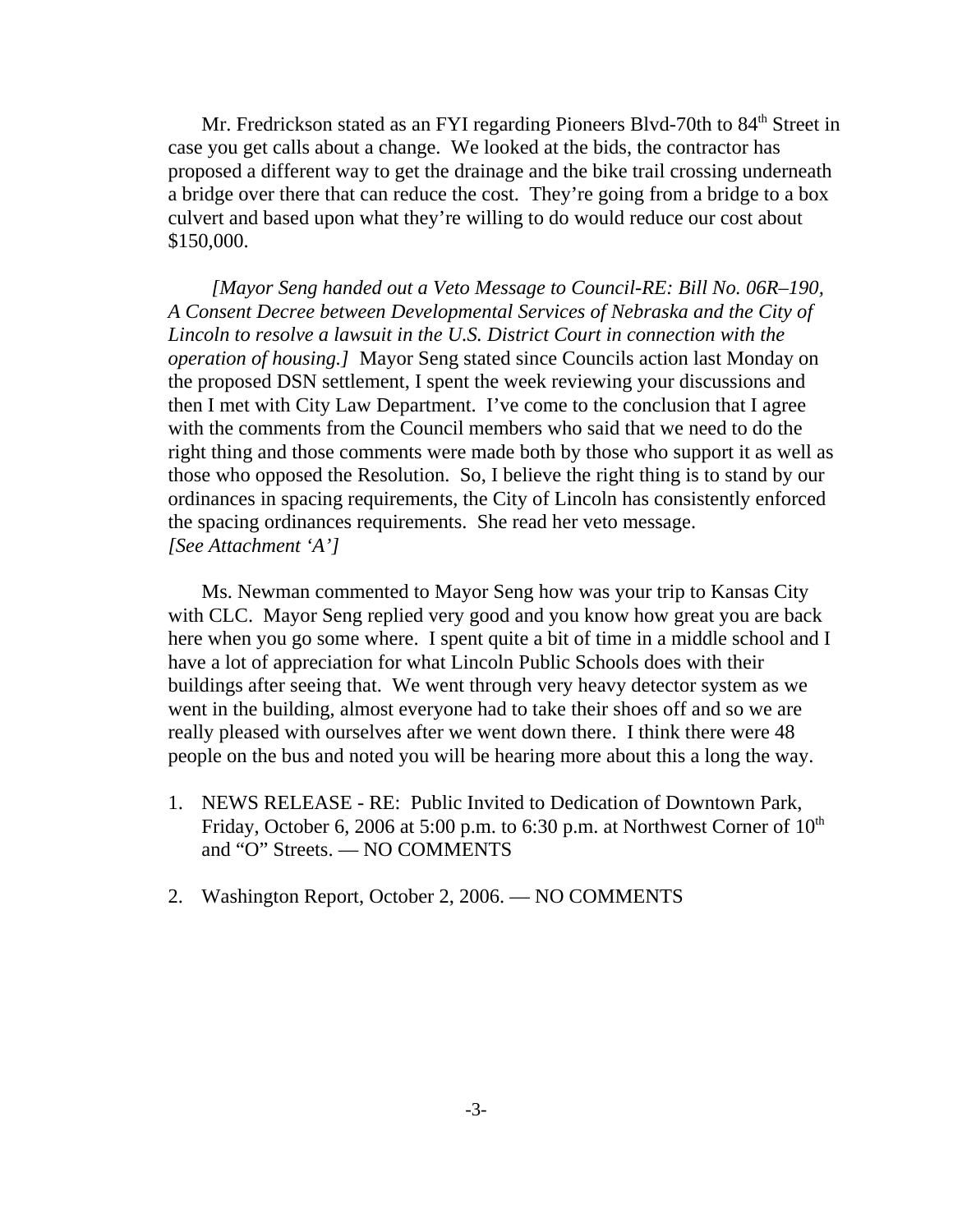### **II. DIRECTORS**

### **COMMUNITY HEALTH ENDOWMENT**

1. Media Release - RE: Community Health Endowment Announces Funding Priorities for Fiscal Year 2006 - 2007. — NO COMMENTS

### **HEALTH**

1. Last Household Hazardous Waste Collection for the Year is Scheduled for October 14, 2006. — NO COMMENTS

# **PLANNING COMMISSION FINAL ACTION .....**

- 1. Special Permit #06050 Resolution No. PC-01018 Increase area of on-sale alcohol at Coyote Willy's Bar, 2137 Cornhusker Highway. — NO **COMMENTS**
- 2. Special Permit #05015A, Amendment to the Hartland's Garden Valley Community Unit Plan. North 14<sup>th</sup> Street & Fletcher Avenue. Resolution No. PC-01019. — NO COMMENTS

# **PUBLIC WORKS & UTILITIES**

1. Cooperative Services of the Department of Public Works and the County Engineer's Office met to discuss snow and ice control and unpaved roadway maintenance for the year 2007. — NO COMMENTS

# **III. CITY CLERK**

City Clerk Joan Ross stated on their Agenda today, the first thing is the Mayor's Award of Excellence.

Under 'Public Hearing-Liquor Resolutions' Items 3 & 4 will be called together. *[#3, Application of Lead Dog Entertainment Inc. dba Coyote Willy's for a Class C liquor license at 2137 Cornhusker Highway, Suite A.; and #4, Manager application of David B. Miller for Lead Dog Entertainment, Inc. dba Coyote Willy's at 2137 Cornhusker Highway, Suite A.]*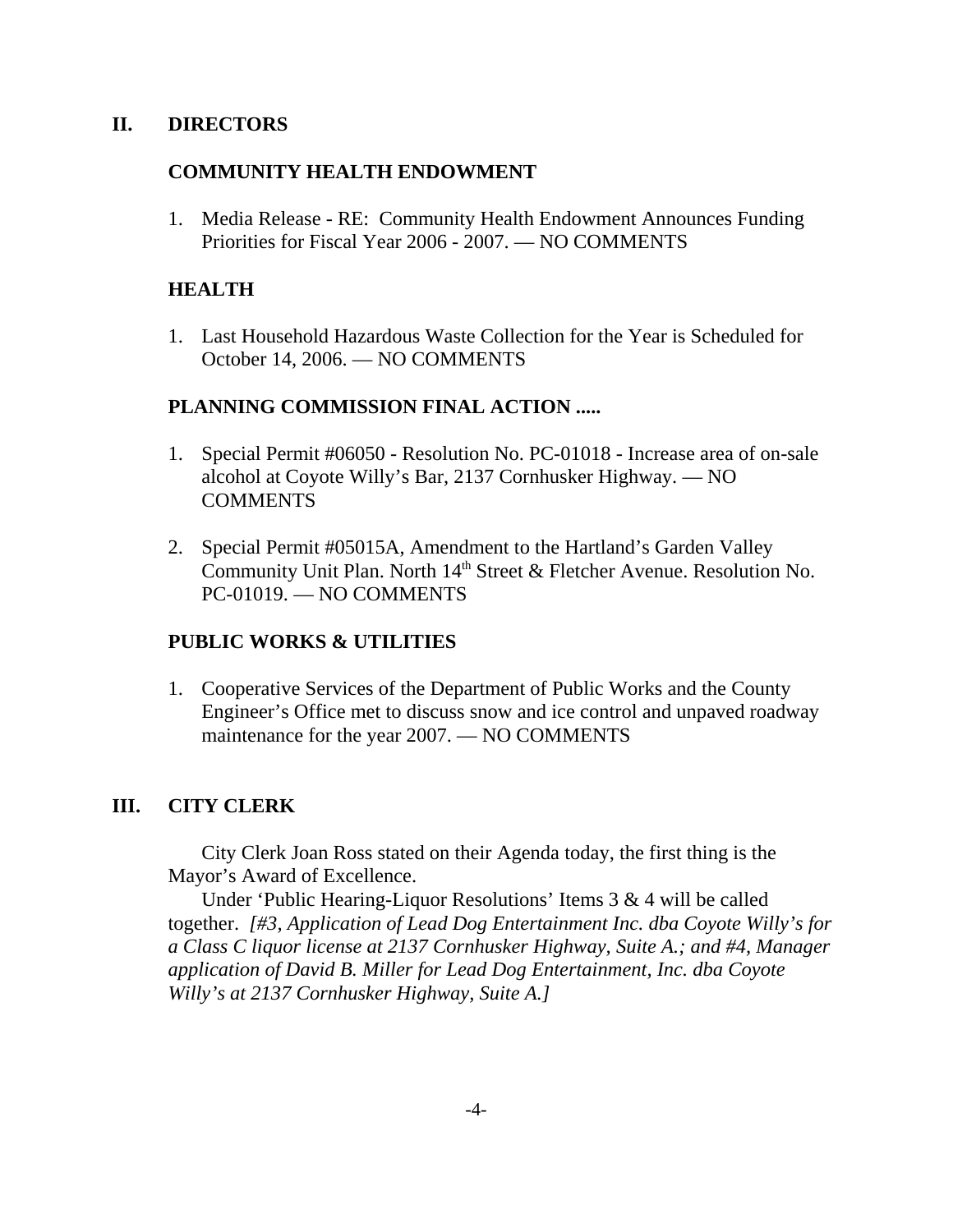For Item 7, you received in your packet a Motion-To-Amend #1. *[#7, 06R-194, Approving appropriations in the amount of \$41,650.00 from the operation of Keno lottery funds for various human services.]* 

On Item 9, there was a notation added requesting to continue public hearing and action to October 16, 2006. *[#9, 06-137, Amending Title 5 of the Lincoln Municipal Code relating to Licenses and Regulations by amending or repealing sections within Chapter 5.41, Salvaging, Recycling and Composting Operations, to delete provisions relating to salvaging operations and to make Chapter 5.41 apply only to recycling and composting operations; adding a new Chapter 5.43 entitled Salvage Dealers and Salvage Collectors to establish and relocate provisions dealing with salvaging operations previously found in Chapter 5.41.]* 

Mr. Cook commented on the Salvage Ordinance, I just want to make sure that we can post a draft in the next couple days. Rick Hoppe stated I spoke with Margaret Blatchford the attorney drafting the ordinance this morning, I received a copy late Thursday with some changes that were worked out on Friday. She hoped to have a copy to me by days end or first thing in the morning. Mr. Cook replied okay, given that I think the one week delay may work. Following discussion, City Clerk Joan Ross stated when we get a copy of it, we will link it to the action agenda. Mr. Hoppe stated I will also email to the folks that have been at the table. Ms. Newman asked if anybody will be there to make an announcement? Mr. Hoppe commented I'm happy to do that if you wish. Ms. Newman replied that would be great.

### **IV. COUNCIL REQUESTS/CORRESPONDENCE**

#### **JON CAMP -**

Mr. Camp stated Dana (Roper) last week you told us about the Supreme Court decision on the liability, I noticed in the Journal Star on Saturday there was an article that North Platte has closed down its skate park. This brings up a new issue and I'm very concerned about the City's potential liability because we have the skate board park and so forth. Have we thought about what we are going to do. Lynn Johnson (Parks & Recreation Director) stated we are planning to get together a meeting between all of our maintenance staff, we're going to invite law and Risk Management. We're going to assess where we are at and I think we do have to ask the question about skate parks because one of the reasons we entered into it because there was recreational liability immunity when we did that. We have lots of potential liability situations out there and so I think we have to take a real serious look at it of which ones we are going to be able to allow to continue and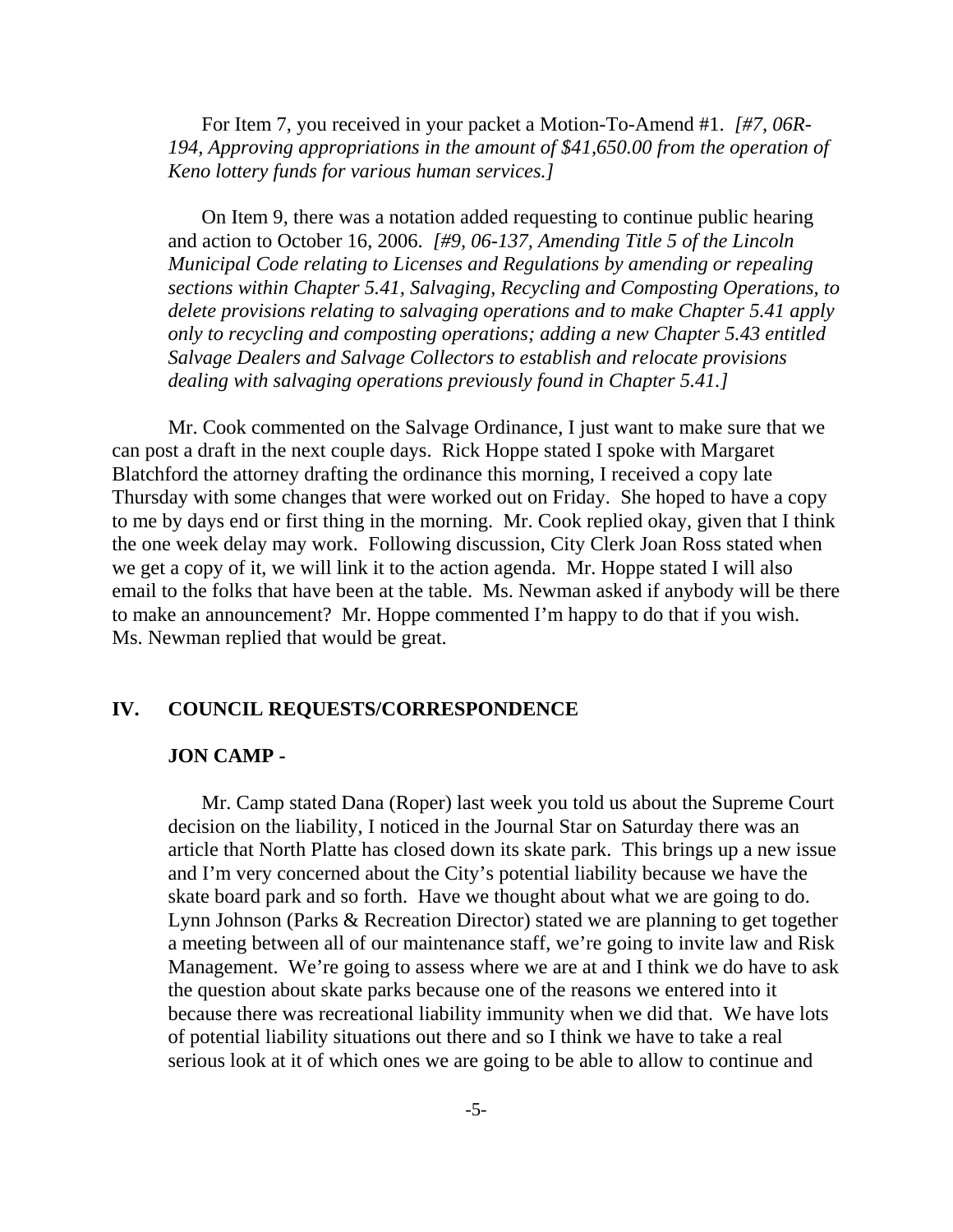ones we are willing to take some risk on. Mr. Camp commented I think we need to address this fairly rapidly because every day has a potential situation. Mr. Camp commented to Lynn Johnson I appreciate it if you keep us posted.

Mr. Camp commented just a question for Karl Fredrickson, I can't remember the time frame but we had been talking at one time about looking at a parking authority working with the University and others. I have not heard anything about it, anything happening on it yet. Karl Fredrickson replied no we have been working on it, if we can get everybody in the same room. The biggest problem is people in attendance that need to be there essentially have no substitutes and we have postponed it now I think twice, it takes approximately a month to a month and a half to find open calendar. I have three people that can sit in for me but the other parties to it that wish to be there do not. We got passed an initial meeting and I visited with the Mayor since and ready to go back to the next meeting and discuss further an interlocal agreement with the University to create that authority. Mr. Camp commented would it be helpful to maybe at some point give us an update on the structure and everything that you're looking at. Mr. Fredrickson commented most definitely, and Annette (McRoy) is invited to those meetings. Ms. McRoy mentioned she just received an invitation last week. Mr. Camp commented okay, I hadn't heard anything for along time and so that's why I brought it up. Ms. McRoy commented I think there is a meeting set in October. Mr. Fredrickson responded I think there was but that has been moved.

### **JONATHAN COOK - NO COMMENTS**

#### **ROBIN ESCHLIMAN -**

Ms. Eschliman stated on September  $28<sup>th</sup>$  there was a letter that came to the City Council about a condemnation and Antelope Valley which was copies of correspondences between JAVA and Barbara Morley. Does a response letter need to be sent on behalf of the Council and is there any action required of the City Council or can somebody else handle it. Karl Fredrickson stated JAVA is handling it.

Question for Bruce Dart (Health Director), I received your email and I'm going to have your answers distributed to everyone about the updates on Animal Control. You mentioned that you have been successful in getting the pickups reduced and good job there. But, when you return the pets back directly to the homes do they get a ticket or anything. Bruce Dart answered no, we assess a cost to them for picking the pets up and then bringing them home. If they are strays at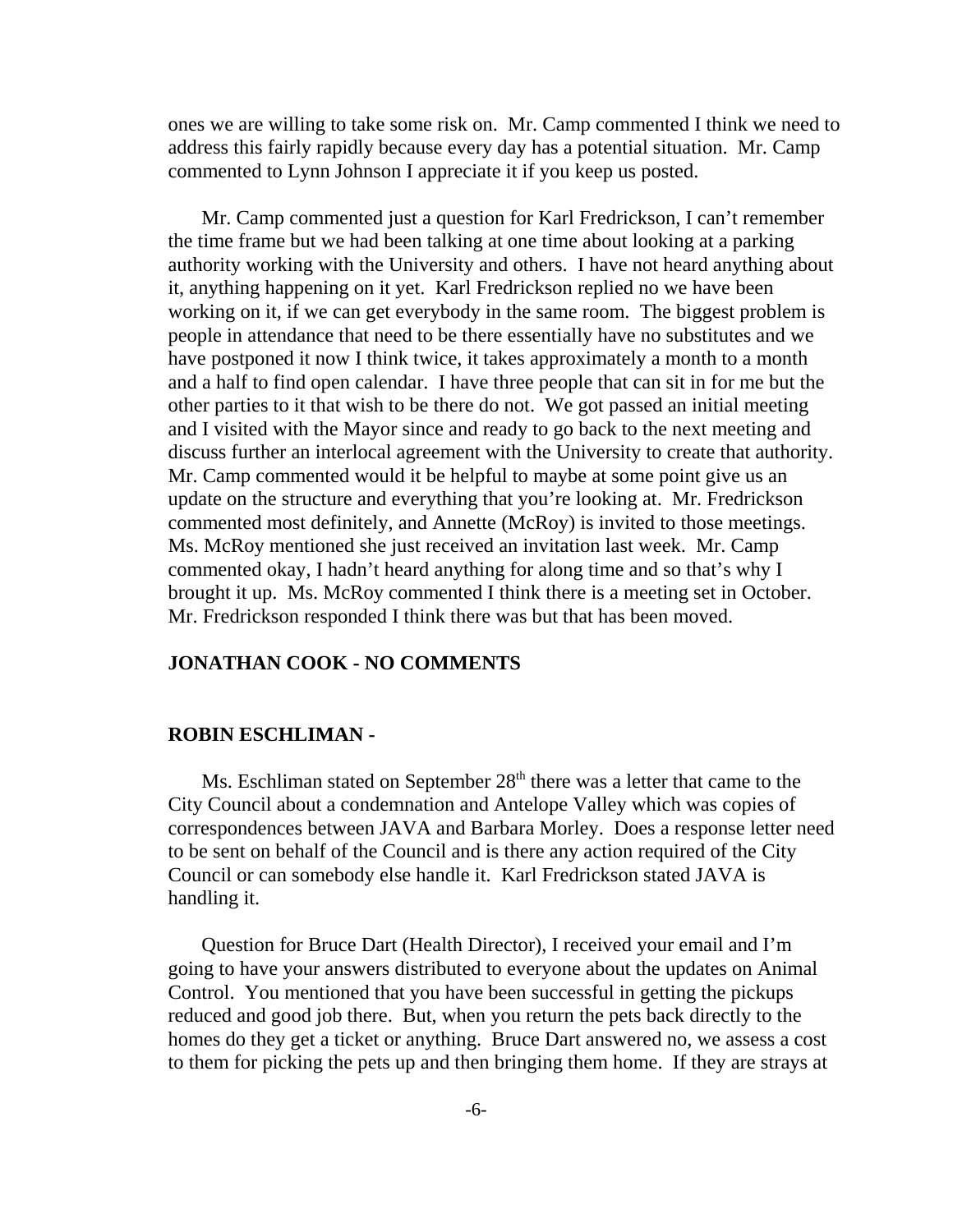large we will cite them for that but generally we rather just pick them up, get them home and hopefully not have a repeat problem. So, we assess a fee for delivering them home and they can pay cash at the door, if not, we bill them, and generally we have to bill them because no one has cash at the door. We had a request from the Capital Humane Society to decrease the number of animals that we bring in. So we thought if they are licensed or micro chipped we can pick them up and take them home. To relieve the burden of CHS and actually develop a little revenue source for Animal Control at the same time. Mr. Camp asked what is the fee? Mr. Dart replied \$20.00.

### **DAN MARVIN -**

Mr. Marvin stated he would like to speak with Karl Fredrickson (Public Works & Utilities Director) after the Directors' Meeting today.

# **ANNETTE McROY - NO COMMENTS**

# **PATTE NEWMAN - NO COMMENTS**

# **KEN SVOBODA - NO COMMENTS**

# **V. MISCELLANEOUS**

### **In Favor of the Proposed Drag Strip**

- 1. Email from local drag racer NO COMMENTS
- 2. Response to local drag racer from Planning Department NO COMMENTS
- 3. Email from Mitch Misek NO COMMENTS
- 4. Email from John Schlumberger NO COMMENTS
- 5. Email from Todd Moore NO COMMENTS
- 6. Email from Rick Featherstone NO COMMENTS

### **Opposition to Proposal to Change Current City Policy on Group Homes**

- 1. Email from Dan Schlitt (Email delivered to Council on 10/02/06) NO **COMMENTS**
- 2. Email from Margaret Washburn (Email delivered to Council on 10/02/06) **-** NO COMMENTS
- 3. Email from Josh Sovereign (Email delivered to Council on 10/02/06) NO **COMMENTS**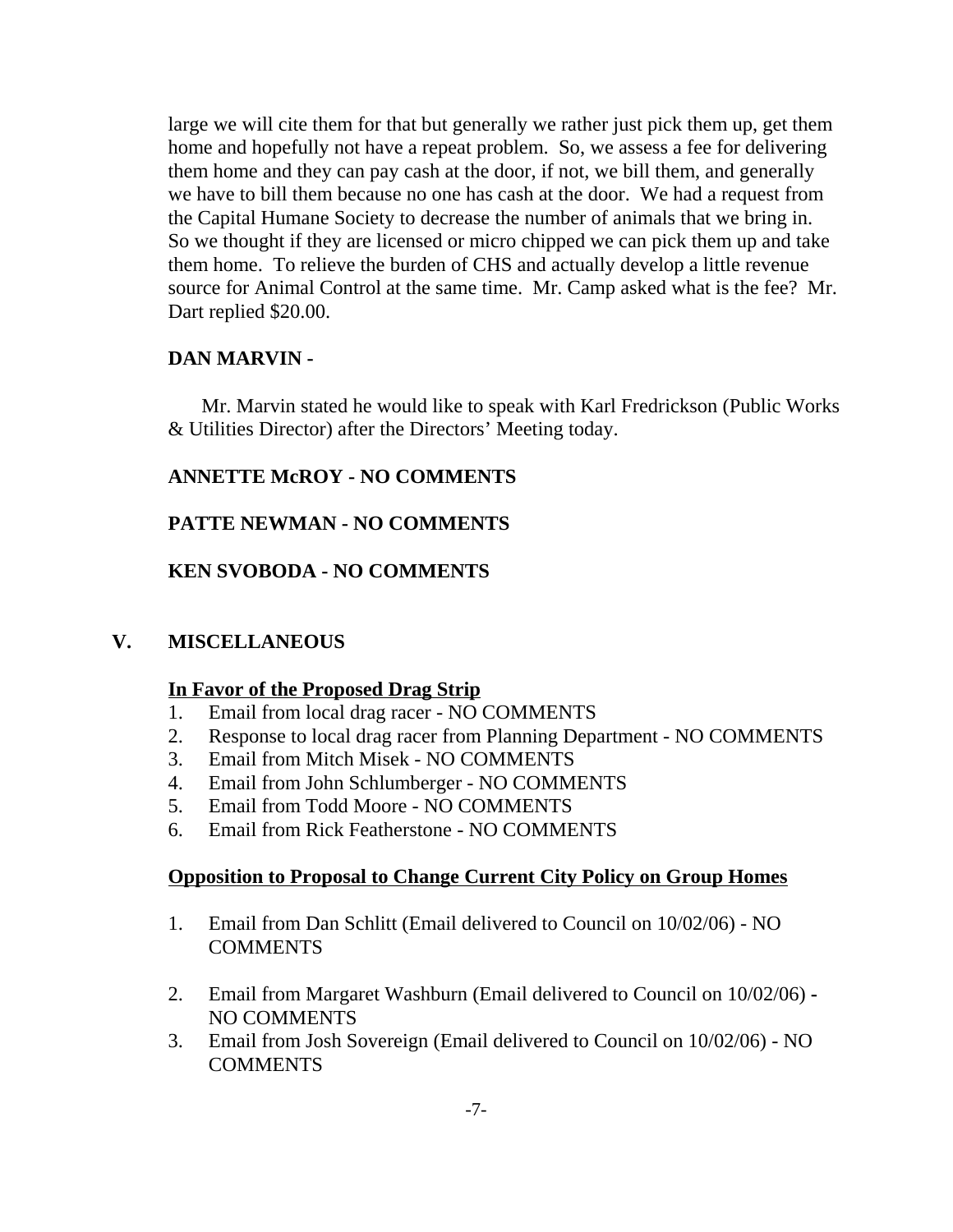- 4. Email from William J. Wood (Email delivered to Council on 10/02/06) NO **COMMENTS**
- 5. Email from Ginny Wright (Email delivered to Council on 10/02/06) NO COMMENTS
- 6. Email from Mary Kay Kreikemeier NO COMMENTS
- 7. Email from Nancy Carlson NO COMMENTS

### **Other Miscellaneous Correspondence Received**

- 1. Email from Bruce Bostelman RE: Recycling of aluminum cans (Email delivered to Council on 10/02/06) - NO COMMENTS
- 2. Email from Ginny Wright RE: Support proposed zoning changes in the Witherbee,  $40<sup>th</sup>$  and "A" neighborhood (Email delivered to Council on 10/02/06) - NO COMMENTS
- 3. Email from Faith A. White RE: No Keno funds for pflag NO COMMENTS
- 4. Letter from Downtown Lincoln Association RE: LB 464 changing time offenders held for detox to 72 hours (Copy of letter delivered to Council on 10/04/06) - NO COMMENTS
- 5. Email with attachment from Wendy L. O'Connor RE: Keno dollars not be provided to PFLAG - NO COMMENTS
- 6. Email from Jodi Delozier RE: Support smoking ban in Lincoln NO COMMENTS

# **AD D E N D U M - (For October 9th)**

### **I. MAYOR -**

1. NEWS ADVISORY - RE: Mayor Seng's Public Schedule Week of October 7 through October 13, 2006 - Schedule subject to change. - NO COMMENTS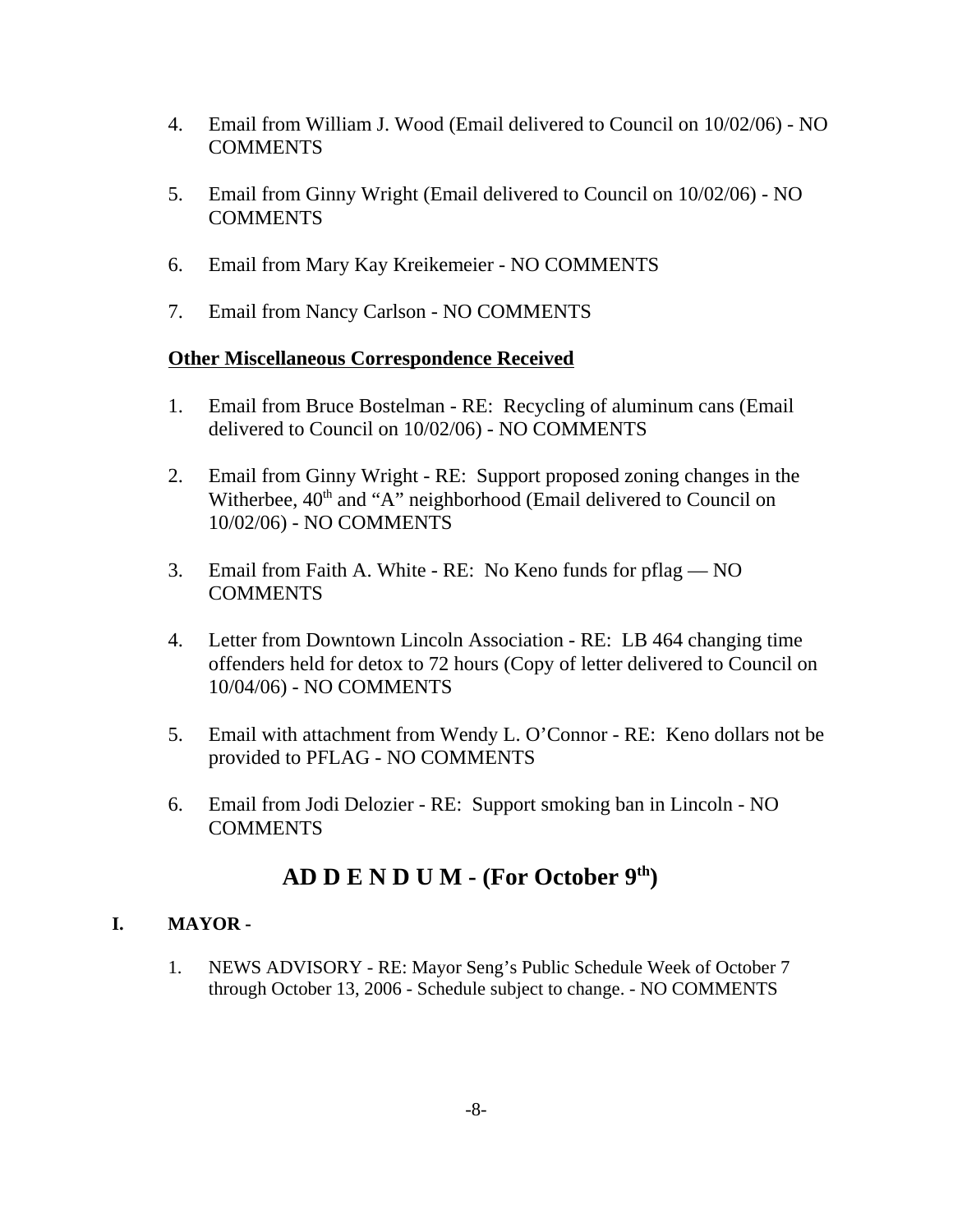- 2. NEWS ADVISORY RE: Mayor Seng will announce a major federal grant awarded to a community food program at a news conference at 1:00 p.m., on Friday, October 6<sup>th</sup> at the "F" Street Recreation Center. - NO COMMENTS
- 3. NEWS RELEASE RE: FEDERAL Grant To Fund Community Food Project. NO **COMMENTS**
- 4. NEWS RELEASE RE: New Downtown Park Features Wireless Internet Access. NO COMMENTS

### **II. CITY CLERK - NONE**

### **III. CORRESPONDENCE**

**A. COUNCIL REQUESTS/CORRESPONDENCE - NONE**

### **B. DIRECTORS AND DEPARTMENT HEADS - NONE**

### **C. MISCELLANEOUS - NONE**

[End of Addendum]

# **VI. MEETING ADJOURNED - Approximately at 11:26 a.m.**

dm100906/tjg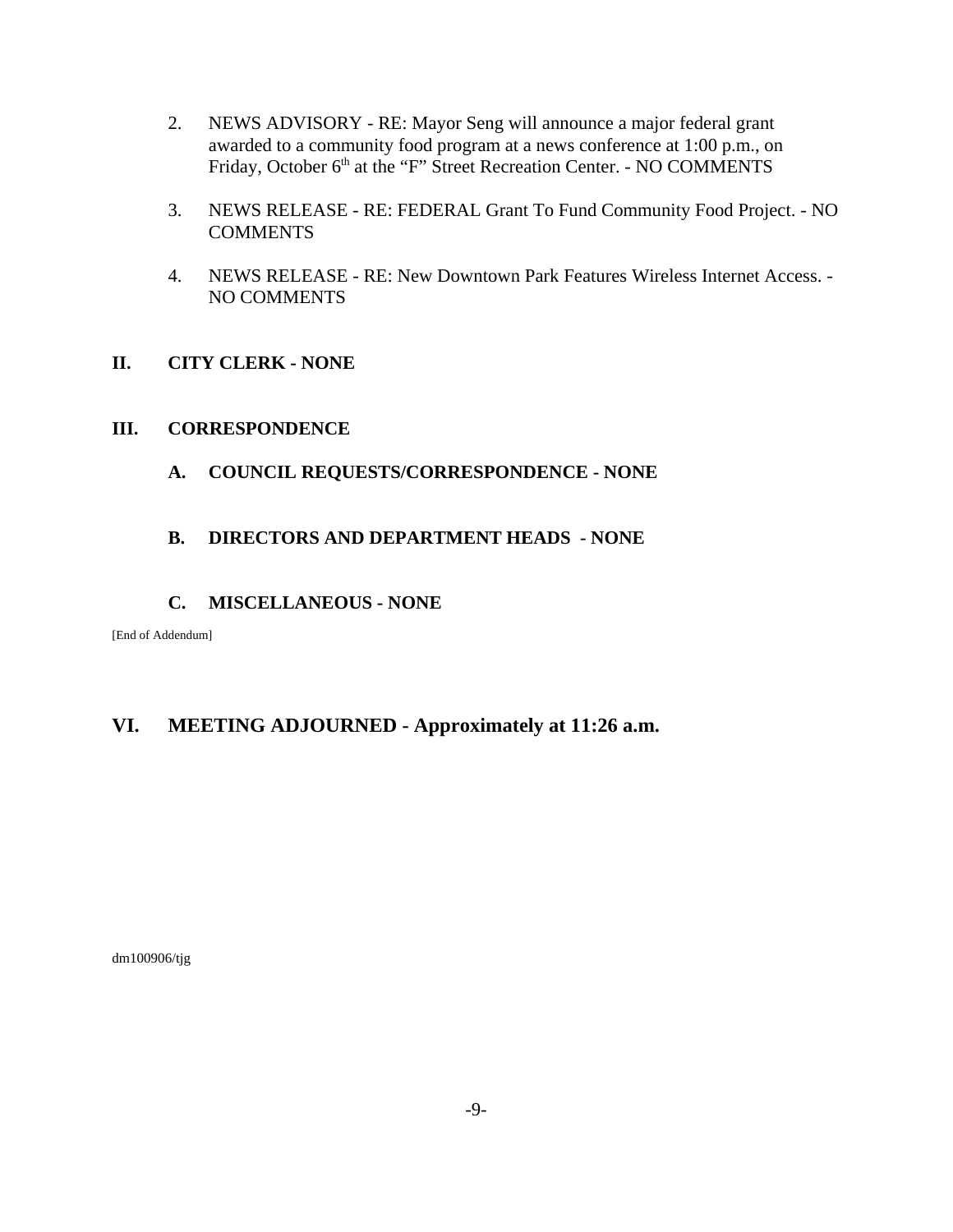4 fachment



# CITY OF LINCOLN NEBRASKA

# MAYOR COLEEN J. SENG.

Пікойнаслог

Office of the Mayor 555 South 10th Street Suite 108 Lincoln, Nebraska 68508 402-441-7511 fax: 402-441-7120 mayor@fincoln.ne.gov

October 9, 2006

VETO MESSAGE -Bill No. 06R-190. A Consent Decree between Developmental Services of Nebraska and the City of Lincoln to resolve a lawsuit in the U.S. District Court in connection with the operation of housing.

Dear Chair Newman and Members of the City Council:

By this letter I have vetoed the Resolution approving the Consent Decree between Developmental Services of Nebraska and the City of Lincoln to resolve a lawsuit in the United States District Court in connection with the operation of housing for developmentally disabled persons as set out in Bill No. 06R-190 (Resolution No. A-84063 adopted for approval by the City Council on October 2, 2006).

I have vetoed the Resolution for the following reasons:

Rick Peo, Chief Assistant City Allumey, stated at the public hearing before you on October 2, 2006, that the Law Department was recommending that the settlement decree be approved in order to limit financial risk to the City, to preserve as much of the existing ordinance provisions regarding group homes as possible, and at the same time to serve the public good of the community. Lam vetoing the resolution because I disagree that the Consent Decree accomplishes those purposes.

The legislative history behind the adoption of the 1979 Zoning Code, in particular the legislative history with respect to the definition of family, the definition of group home, and the separation requirement between group homes, shows that the underlying intent was to allow group homes in all residential districts within the City subject to conditions includinga separation requirement between group homes. The actual conditions adopted were based upon the recommendations made by an Ad Hoe Committee composed of a group of provider and consumer representatives, as well as concerned neighborhood organization representatives. In support of its recommendations concerning the regulation of group homes, the Ad Hoc Committee stated:

One of the purposes of modifying current zoning regulations in regard to group homes is to facilitate the disbursal of such group homes throughout. the community. Another purpose is to relieve the current concentration of group homes in specific neighborhoods of the City. The third purpose is to foster normalization of the experience of persons residing in group homes through avoiding undue concentration and unnecessary labeling.

This rationale has served the test of time. The City's definition of family treats three unrelated disabled persons and three unrelated non-disabled persons the same as it allows both to reside in a single family dwelling anywhere in the City. The Consent Decree fundamentally alters the zoning code by allowing four or five disabled persons to live together by right in any residential neighborhood, a right which is not allowed for four or live unrelated non-disabled persons. This fundamental alteration is not warranted.

The provisions in the zoning ordinance regarding group homes are in themselves a reasonable accommodation to allow disabled persons an equal opportunity to reside in the housing of their choice. In other words, if disabled persons need to reside together in a congregate setting in excess of three unrelated disabled persons they may do so provided they meet the separation requirement from another group home. The City further provides additional relief to disabled persons in the event a group home cannot meet that separation requirement. The City has adopted a reasonable accommodation ordinance which allows the City Council to grant a waiver of that separation requirement provided that the

The community of apportunity